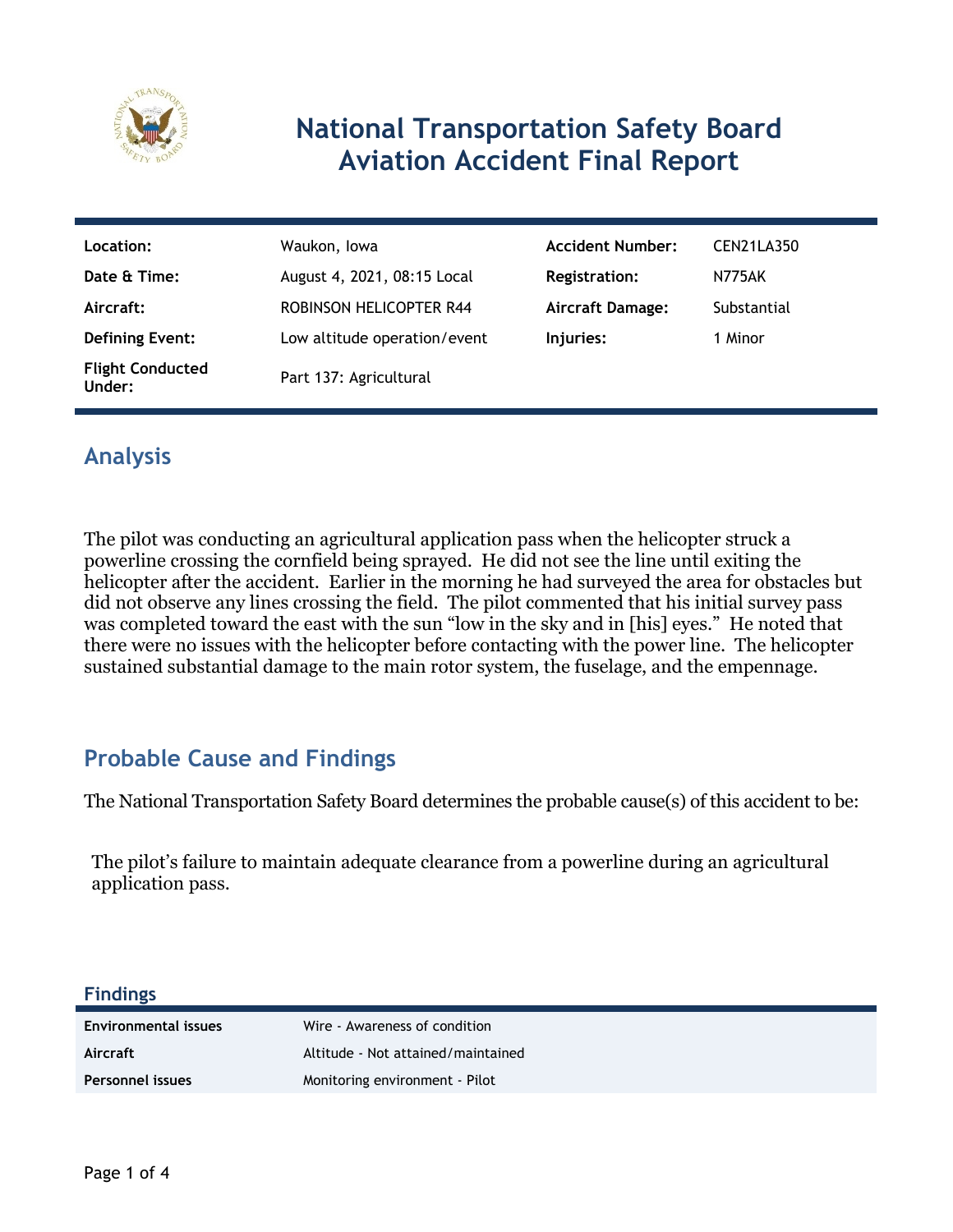## **Factual Information**

#### **History of Flight**

**Maneuvering-low-alt flying** Low altitude operation/event (Defining event)

#### **Pilot Information**

| Certificate:                     | Commercial                                                                 | Age:                              | 66, Male           |
|----------------------------------|----------------------------------------------------------------------------|-----------------------------------|--------------------|
| Airplane Rating(s):              | Single-engine land; Single-engine<br>sea                                   | Seat Occupied:                    | Right              |
| <b>Other Aircraft Rating(s):</b> | Helicopter                                                                 | <b>Restraint Used:</b>            | 3-point            |
| Instrument Rating(s):            | Airplane                                                                   | <b>Second Pilot Present:</b>      | No                 |
| Instructor Rating(s):            | None                                                                       | <b>Toxicology Performed:</b>      |                    |
| <b>Medical Certification:</b>    | Class 2 With waivers/limitations                                           | Last FAA Medical Exam:            | September 24, 2020 |
| <b>Occupational Pilot:</b>       | Yes                                                                        | Last Flight Review or Equivalent: | March 15, 2021     |
| <b>Flight Time:</b>              | 27652 hours (Total, all aircraft), 3015 hours (Total, this make and model) |                                   |                    |

#### **Aircraft and Owner/Operator Information**

| Aircraft Make:                | ROBINSON HELICOPTER               | <b>Registration:</b>                     | N775AK                      |
|-------------------------------|-----------------------------------|------------------------------------------|-----------------------------|
| Model/Series:                 | R44                               | <b>Aircraft Category:</b>                | Helicopter                  |
| Year of Manufacture:          | 2008                              | <b>Amateur Built:</b>                    |                             |
| Airworthiness Certificate:    | Restricted (Special)              | <b>Serial Number:</b>                    | 1875                        |
| <b>Landing Gear Type:</b>     | <b>Skid</b>                       | Seats:                                   | $\overline{4}$              |
| Date/Type of Last Inspection: | March 10, 2021 Annual             | <b>Certified Max Gross Wt.:</b>          | 2400 lbs                    |
| Time Since Last Inspection:   | 187.9 Hrs                         | Engines:                                 | 1 Reciprocating             |
| Airframe Total Time:          | 1973.5 Hrs at time of<br>accident | <b>Engine Manufacturer:</b>              | Lycoming                    |
| ELT:                          | Not installed                     | <b>Engine Model/Series:</b>              | O-540-F1B5                  |
| <b>Registered Owner:</b>      |                                   | <b>Rated Power:</b>                      | 260 Horsepower              |
| Operator:                     |                                   | <b>Operating Certificate(s)</b><br>Held: | Agricultural aircraft (137) |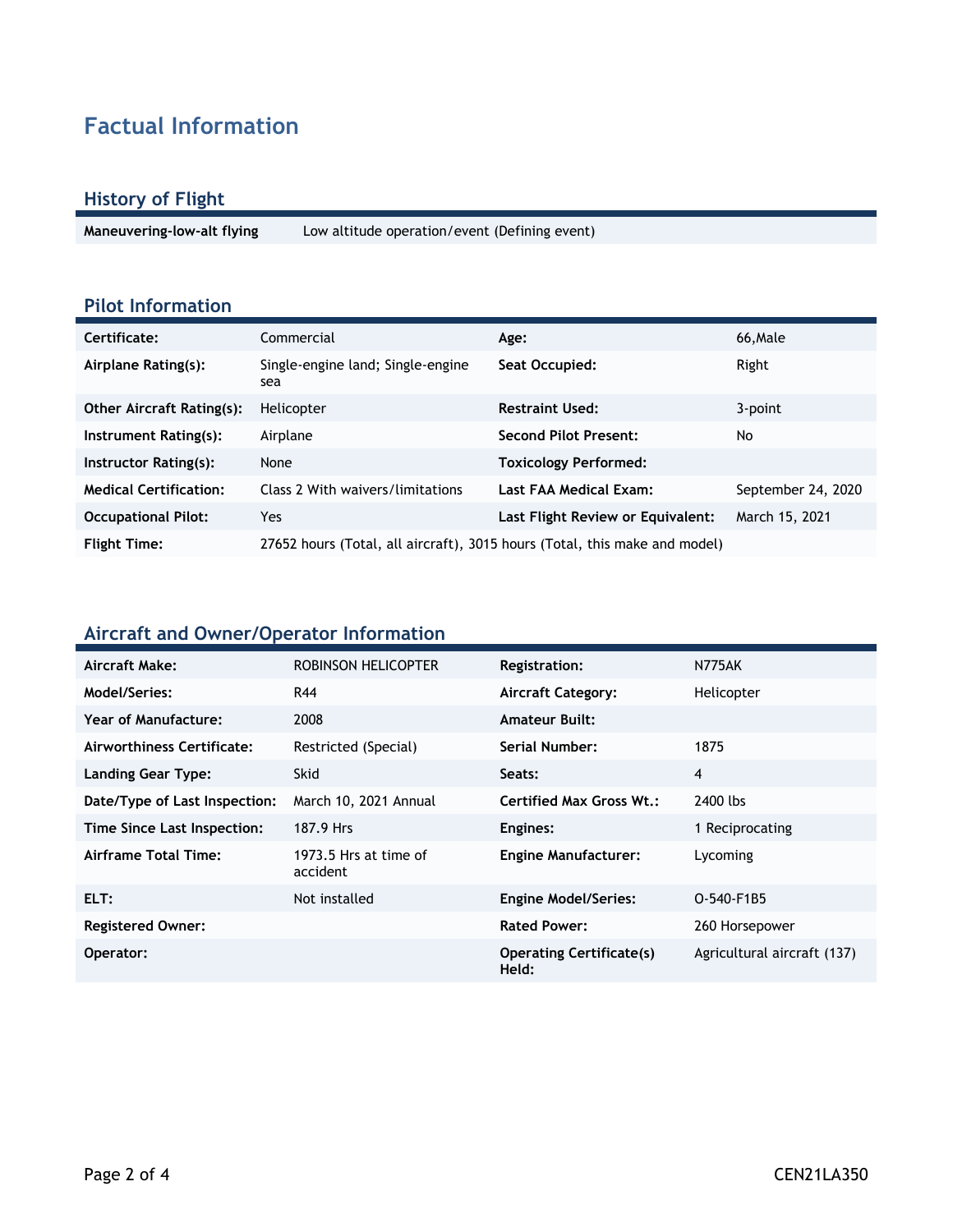### **Meteorological Information and Flight Plan**

| <b>Conditions at Accident Site:</b>     | Visual (VMC)                     | <b>Condition of Light:</b>                     | Day               |
|-----------------------------------------|----------------------------------|------------------------------------------------|-------------------|
| <b>Observation Facility, Elevation:</b> | DEH, 1158 ft msl                 | Distance from Accident Site:                   | 16 Nautical Miles |
| <b>Observation Time:</b>                | 07:55 Local                      | Direction from Accident Site:                  | $273^\circ$       |
| <b>Lowest Cloud Condition:</b>          | Clear                            | Visibility                                     | 7 miles           |
| Lowest Ceiling:                         | None                             | Visibility (RVR):                              |                   |
| Wind Speed/Gusts:                       | 0 knots / 0 knots                | <b>Turbulence Type</b><br>Forecast/Actual:     |                   |
| <b>Wind Direction:</b>                  |                                  | <b>Turbulence Severity</b><br>Forecast/Actual: |                   |
| <b>Altimeter Setting:</b>               | 30.14 inches Hg                  | <b>Temperature/Dew Point:</b>                  | 16°C / 16°C       |
| <b>Precipitation and Obscuration:</b>   | No Obscuration; No Precipitation |                                                |                   |
| <b>Departure Point:</b>                 |                                  | Type of Flight Plan Filed:                     | None              |
| Destination:                            | Waukon, IA                       | <b>Type of Clearance:</b>                      | None              |
| <b>Departure Time:</b>                  |                                  | Type of Airspace:                              | Class G           |

### **Wreckage and Impact Information**

| Crew Injuries:          | 1 Minor | Aircraft Damage:        | Substantial           |
|-------------------------|---------|-------------------------|-----------------------|
| Passenger<br>Injuries:  | N/A     | <b>Aircraft Fire:</b>   | None                  |
| <b>Ground Injuries:</b> | N/A     | Aircraft<br>Explosion:  | None                  |
| Total Injuries:         | 1 Minor | Latitude,<br>Longitude: | 43.261185, -91.375664 |

# **Administrative Information**

| Investigator In Charge (IIC):               | Sorensen, Timothy                                      |                               |  |
|---------------------------------------------|--------------------------------------------------------|-------------------------------|--|
| <b>Additional Participating</b><br>Persons: | Patrick Blaskovich; FAA Flight Standards; Ankeny, IA   |                               |  |
| <b>Original Publish Date:</b>               | November 16, 2021                                      | <b>Investigation Class: 4</b> |  |
| Note:                                       | The NTSB did not travel to the scene of this accident. |                               |  |
| <b>Investigation Docket:</b>                | https://data.ntsb.gov/Docket?ProjectID=103624          |                               |  |